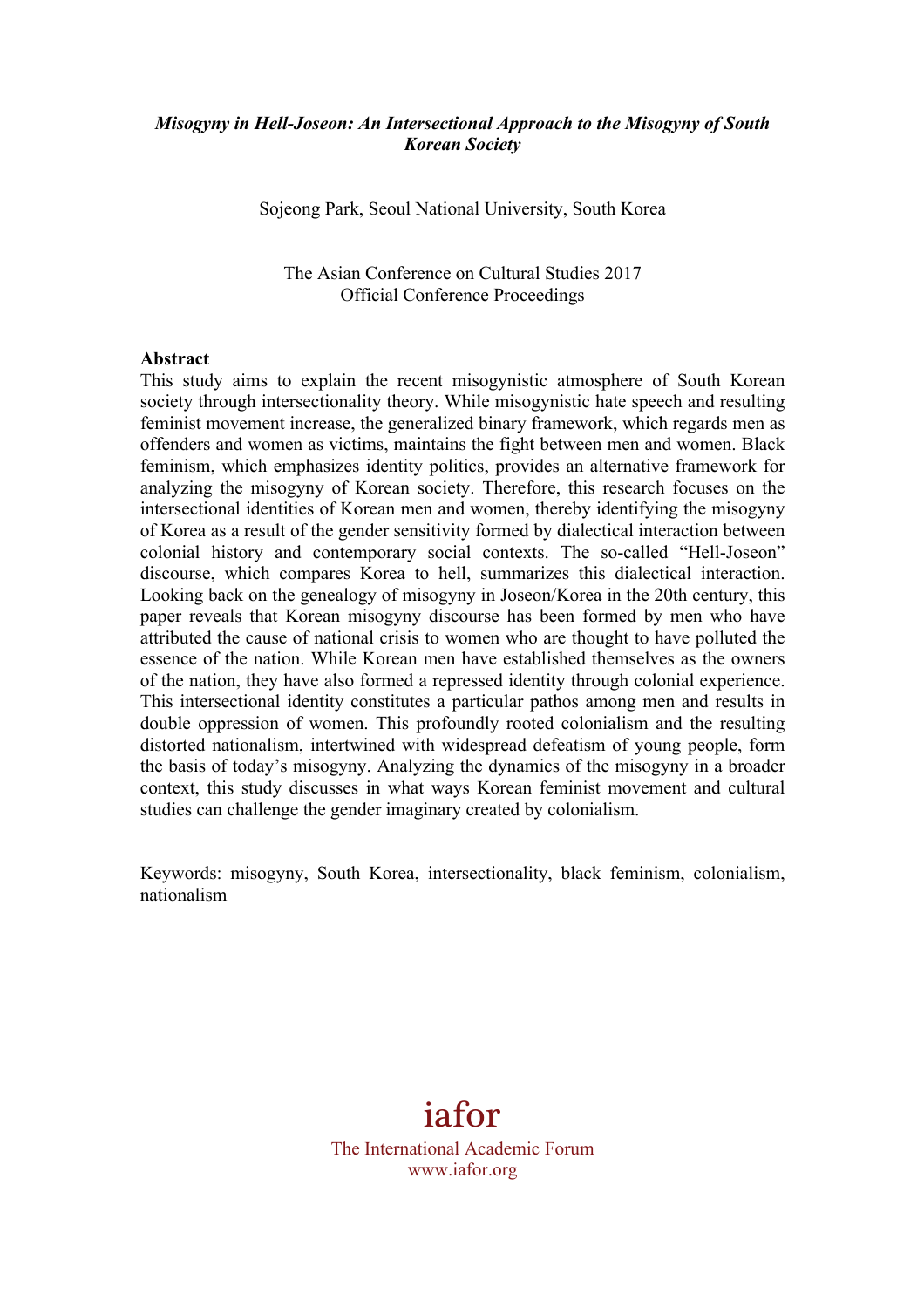### **Introduction: after a murder at Gangnam station**

On May 17, 2016, a young woman was stabbed to death in a bar restroom near Gangnam station. The murderer said that he had committed the crime because women had always ignored him. Therefore many women viewed this tragic incident not as any other murder but as a misogynistic criminal act. They flocked to Gangnam station and put up Post-its on one of the station exits. Most of the Post-its communicated the message "I have #survived." "#survived" – implying "If I were there instead of her, I would have been killed only because I am a woman" – became slogan for women who wanted to accuse Korean society permeated with misogyny. They started to give testimonies on the misogyny they experienced in their lives, from the gender inequality structure in the workplace to physical or sexual violence from men. The Gangnam station murder definitely marked a turning point in Korean feminism.

The more popular feminism has become, the more backlash has occurred. Some men showed displeasure about the "#survived" movement. They claimed that the murder was just one of many murders and it was very rude for women to accuse innocent men as being potential criminals. One man even likened men to carnivores who kill herbivores, which became controversial since this statement implies that a natural hierarchy exists between men and women.

The murder at Gangnam station triggered a broad-scale gender war. The binary framework, men as offenders and women as victims, was a generalized assumption sustaining this gender war. To solve this conflict, we need alternative frameworks to view this phenomenon. This paper draws an answer from black feminism, which emphasizes identity politics. This paper focuses on the intersectional identities of Korean men and women, thereby examining the misogyny in Korea as a result of the gender sensitivity manifested from these particular identities. There is a dialectical interaction between colonial history and contemporary social contexts. The so-called "Hell-Joseon" discourse, which compares the socioeconomic crisis in Korea to hell, summarizes this dialectical interaction.

Looking back on the genealogy of misogyny in Joseon/Korea, this study reveals that Korean misogyny discourse has been formed by men who have attributed the cause of national crisis to women who are thought to have polluted the essence of the nation. While Korean men have established themselves as the owners of the nation, they have also formed a repressed identity as a result of colonial experience. This intersectional identity constitutes a particular pathos among men and results in the double oppression of women.

The profoundly rooted colonialism and the resulting distorted nationalism, intertwined with the widespread defeatism of young people, form the basis of today's misogyny. Analyzing the dynamics of the misogyny in a broader context, this study aims to shed light on disregarded aspects of Korean misogyny and feminism. Finally, this research gives attention to how the Korean feminist movement and cultural studies can challenge the gender imaginary created by colonialism.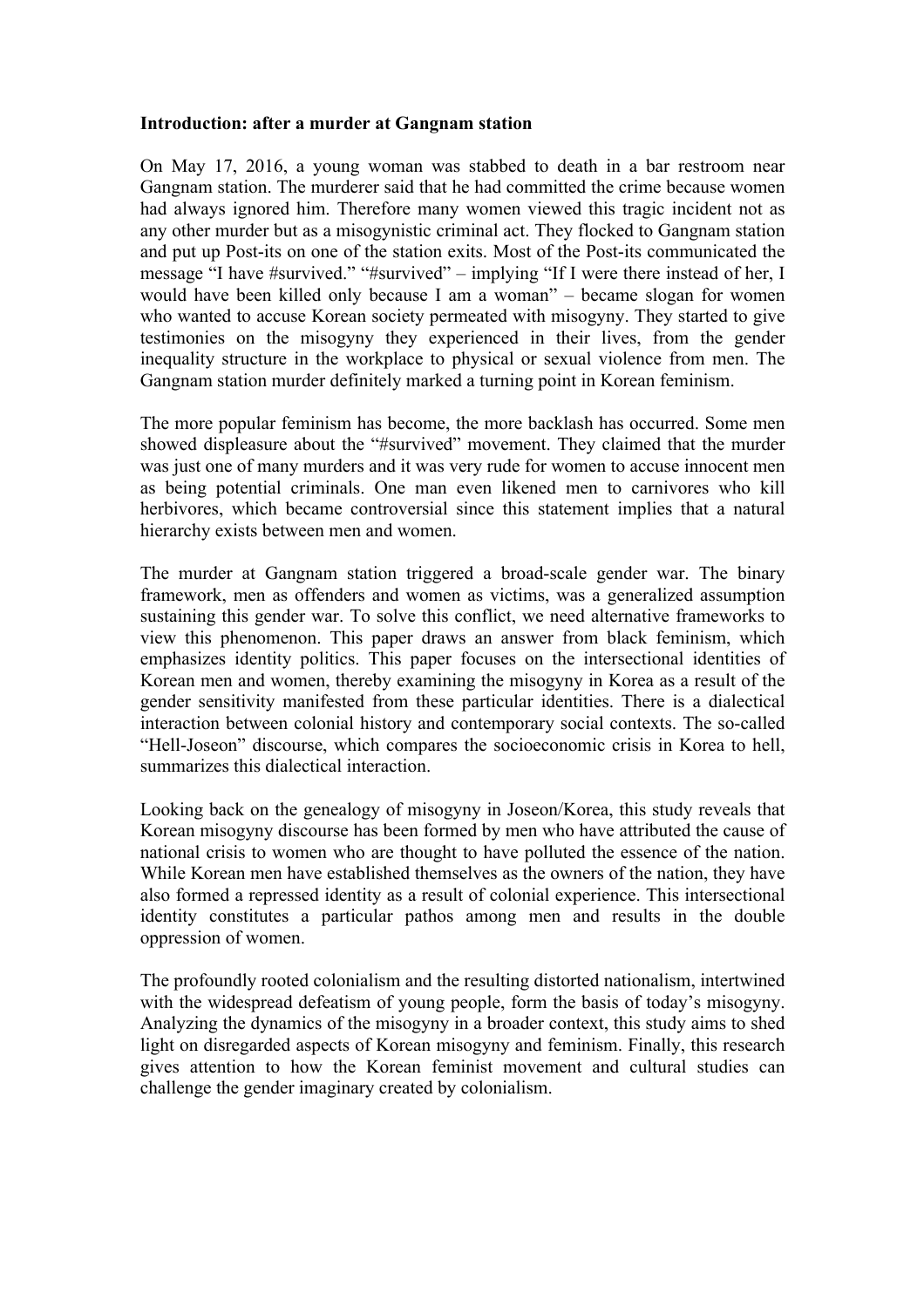# **Incorporating intersectionality theory into Korean gender studies**

Intersectionality describes overlapping or intersecting social identities and related systems of oppression, domination, or discrimination (Crenshaw, 1989). One's identity is constituted of diverse dimensions such as gender, race, nationality, religion, and so on. These identities are not "unitary, mutually exclusive entities, but rather reciprocally constructing phenomena" (Collins, 2015). Thus an intersectional perspective on identity politics helps understand how social inequality has been created on a multidimensional basis.

The most significant aspect of intersectionality theory is that it provides an alternative to the binary frame of men and women. When people discuss feminism, they are prone to bring up this binary frame, thereby generalizing and denouncing men as inflictors, misogynists, or social evils. This is why discussions about feminism often rouse antipathy, especially from men. However, intersectionality theory provides a theoretical frame to examine not only minorities', but also majorities' standpoints in broader contexts as to understand how a certain structure of oppression has been formed.

In Korean research, not much attention has been given to the intersectional perspective. It was just mentioned in quantitative researches that categorize gender as one's identity (Kim, 2011; Kim, 2015). Or it was just introduced at the theoretical level while explaining black feminism or the feminism movement in Western countries (Park, 2014; Bae, 2016).

There are, however, some researches based on the intersectional perspective. For example, some researches on gender inequality in the labor market (Bae, 2009; Seok, 2004), difficulties working mothers face (Kim, 2010, 2014), and female prostitutes (Won, 2011) discuss the intersection of gender and class. Researches on multicultural families (Lee, 2014; Jung, 2015) and comfort women (Moon, 2014) touch on the intersection of gender and race, or gender and nationality.

However, unlike Western countries' diversity of ethnic and national backgrounds, Korea has been considered as ethnically homogenous. Thus only the distinction or hierarchy between men and women has been visibly discussed, while diversity within a certain gender or one's intersectional identity has been less discussed.

This paper attempts to discuss Korean men's hatred of Korean women by examining the intersection of gender and nationality. Nationalism and colonialism have been strong ideologies that permeate Korean culture due to people's historical experience, and they have also constituted misogyny in Korea.

### **Women with dragon tattoos: double-suppression upon Korean women**

It is not a new phenomenon for certain Korean men to detest or express rage toward Korean women. To be more precise, there have always been men who disapprove of certain women being "Korean" women. While men have stood as creators or owners of the nation and have striven to establish the honorable history of the nation, they have felt ashamed of certain women who seemed to contaminate the essence of the nation and alienated them. This chapter will review the history of misogyny in Korea.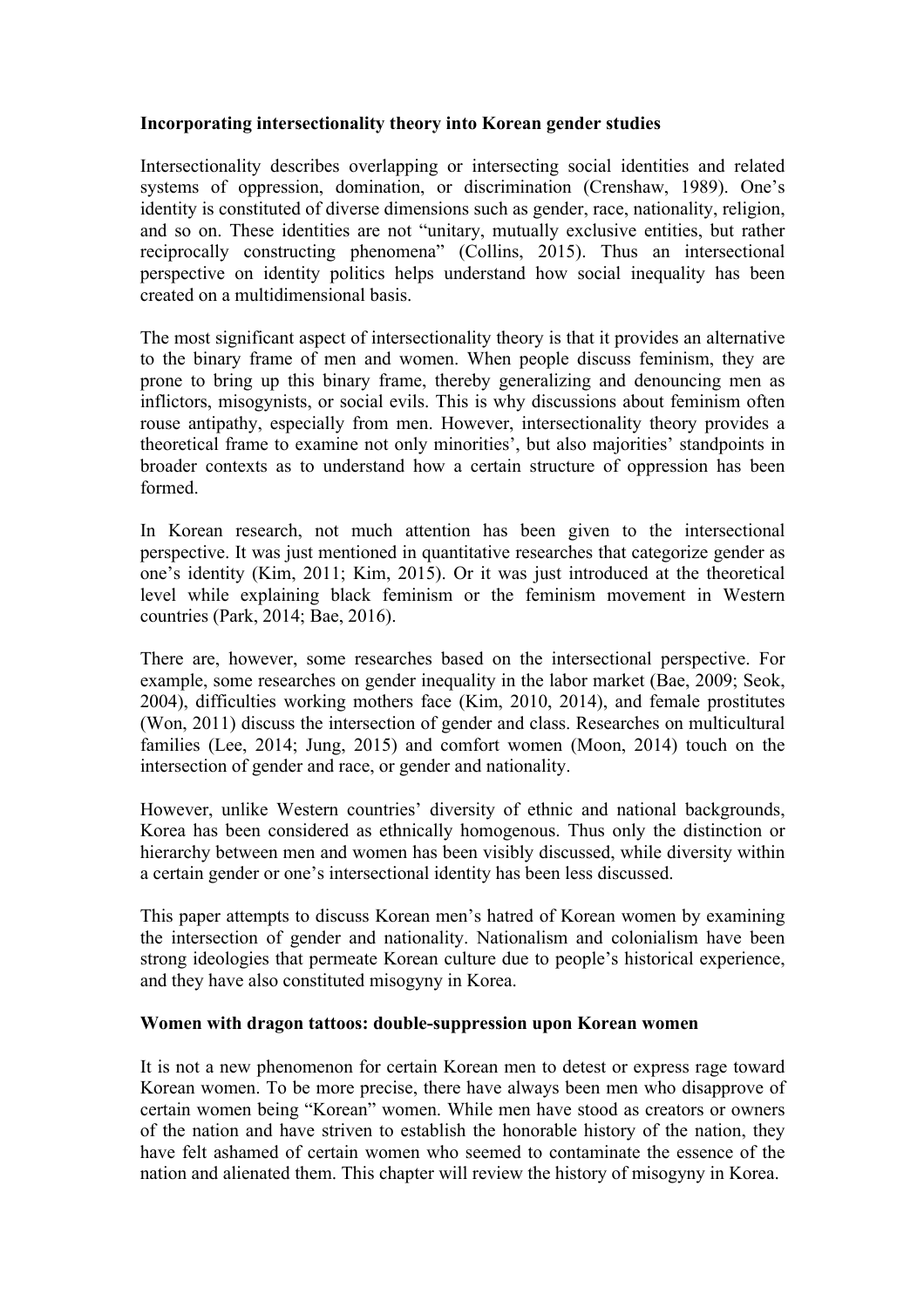"Hwanyang-nyon(화냥년)" is a bad word indicating immoral women, usually used by the elderly. It is said that this word stems from the Qing invasion of Joseon that occurred in the  $17<sup>th</sup>$  century. When the newly established Manchu Qing dynasty invaded Korea's Joseon kingdom, the Qing troops abducted many Joseon people for forced labor. After the war, the Joseon people returned to their hometown. However, "hwan-hyang-nyo(환향녀, "returned women" in Korean)" had to live the rest of their lives in misery because people, including their husbands, condemned them and accused them of losing their chastity to the Qing people. So hwanyang-nyo<sup>1</sup> became a derogatory word and is still used as a misogynistic word.<sup>2</sup>

As Joseon entered the  $20<sup>th</sup>$  century, some women received high education, had careers, cut their hair in modern styles, and engaged in free relationship. They were called "new women." However, some found these women repulsive since these women transgressed the traditional patriarchal discipline. People thought that new women had abandoned the "Joseon-ness" and ideal femininity of Joseon, and accused them as being slaves to vanity (Joo et al, 2013).

Similar responses existed toward "yang-gongju," <sup>3</sup> prostitutes who serviced members of the U.S. military during the 1950~80s. While South Korea exploited them, calling them patriots for earning dollars from the US, Korean men were ashamed of them (Joo et al, 2013). A newspaper column proves the hatred toward yang-gongju by stating:

Those women who ride cars with Americans, who wander the street chewing gum, who wear strange make-up and hairstyles! Their vanity contaminates Joseon's beautiful and fine customs, destroys our nation's morality, and disregards our dignity. Using national surveillance, we should expel them from our beautiful country. *Chosunilbo* (1947. 1. 21)

People did not have a problem with men who wore modern styles, hung out with Americans, and chewed gum. Neither the term "new man" nor "yang-wangja"<sup>4</sup> existed. Only women were regarded as troublemakers who polluted the "dignity" of "our beautiful country".

In 1990, comfort women became a political issue for the first time in Korea. Comfort women were sexual slaves during the Japanese colonial period. Forty years passed before the past existence of comfort women could become an openly politicized issue. Japan has tried to cover up their past and Korea somewhat abetted its concealment because many people were ashamed of comfort women having existed. When Hak-Sun Kim, the first woman to come forward about the plight of comfort women, had a press conference, some people were reluctant to make this known to the international

 $1$  In Korean, "nyo" means "a woman", and "nyon" is roughly equivalent to "bitch."

<sup>&</sup>lt;sup>2</sup> It has turned out that this origin is a fabricated story, not historical fact. Nevertheless, it is true that women who returned from Qing suffered persecution.

<sup>&</sup>lt;sup>3</sup> "Yang" indicates "Western", especially related to the US, and "gongju" means "princess."

<sup>4</sup> "Wangja" means "prince."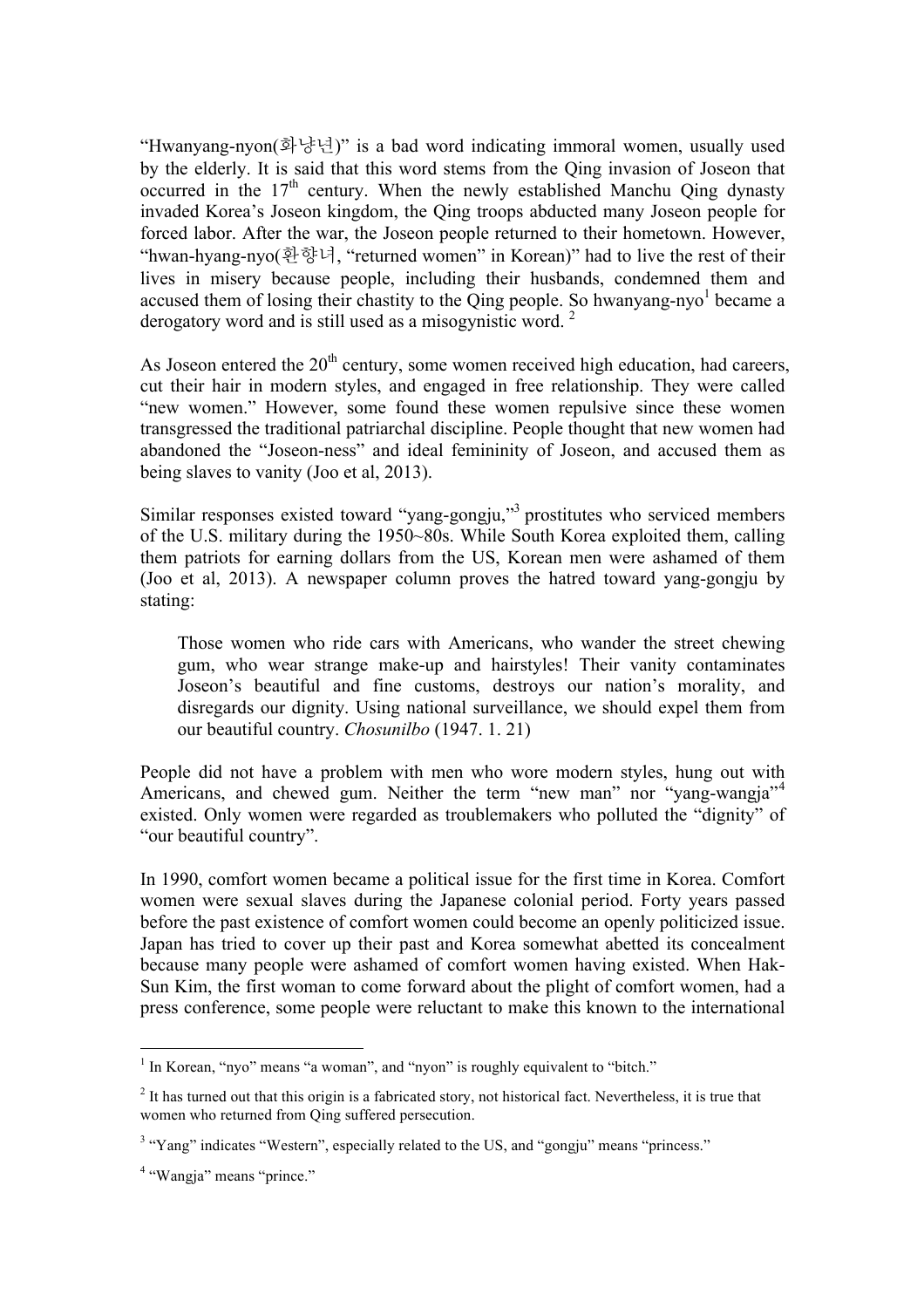community. They felt it was Korea's disgrace that Korean women had lost their chastity to Japanese men, and felt their masculinity was disgraced since they had failed to protect their own "sisters" and so they wanted to silence the comfort women (Ueno, 1999)

At the end of this lineage comes "kimchinyo."<sup>5</sup> "Kimchinyo" is the most common misogynistic word today. It refers to a young Korean woman who is shallow, loves expensive designer bags and jewelry, and who expects her boyfriend to pay for dates and their future wedding. Although there are some women of vanity who actually caused the birth of this word, the problem is that some people use this word to indicate Korean women in general. They think Korean women are morally inferior to foreign women. Furthermore, anti-feminists and misogynists accuse Korean feminists of being kimchinyo.

As such, the "Koreanness" of Korean women forms the core of Korean misogyny. Misogynists think that Korean women are embarrassing the country while Korean men are citizens who are fulfilling their duty to sustain the nation's honorable history. This view shows that nationalism is an ideology at the basis of Korean misogyny. Thus it is not surprising that people, even journalists, note the president's gender when a political scandal broke out in Korea recently. They said: "The female president has ruined Korea."

# **Pathos of male surplusage: the intersectional position of Korean men in a neoliberal society**

Throughout history, Korean men have been privileged in deep-rooted patriarchy. On the other hand, they have felt the burden of their privileges. As the breadwinners of the family and the owners of the nation, they have been obliged to protect their family and nation. Although they failed to do so during the colonial period, their sense of ownership has been an important part of their identity constructed throughout history.

However, the recent economic structure and economic crisis have resulted in a crack in the hegemonic masculinity. Along with the global current, Korean society has developed neo-liberalism. Neo-liberalism in Korea is contextualized as "developmental neo-liberalism" through which the flexibility of labor, political and economic polarization, and the winner-take-all effect has been aggravated (Yoon, 2009). In response to this social transformation, a new subjectivity has been encouraged as a way of surviving – the self-empowering subject (Seo, 2010). People are called upon to cultivate and control themselves to be the flexible labor sources that a neo-liberal system requires.

By combining the generation theory with this social atmosphere, a new generation discourse on contemporary Korean youth has arisen. The impactive terms indicating the youth today are "880 thousand won generation," meaning the youth earn very small salaries from their unstable jobs and "n-po generation"<sup>6</sup> meaning the youth have

<sup>&</sup>lt;sup>5</sup> Kimchi is a traditional food of Korea. The fact that "kimchi" is included in this misogynistic word indicates that misogyny is directed toward Korean women.

 $6$  The word "po" means "giving up". In the late 2000s, the word "3-po" appeared which means that young people give up dating, marriage, and giving birth due to economic difficulties. And as young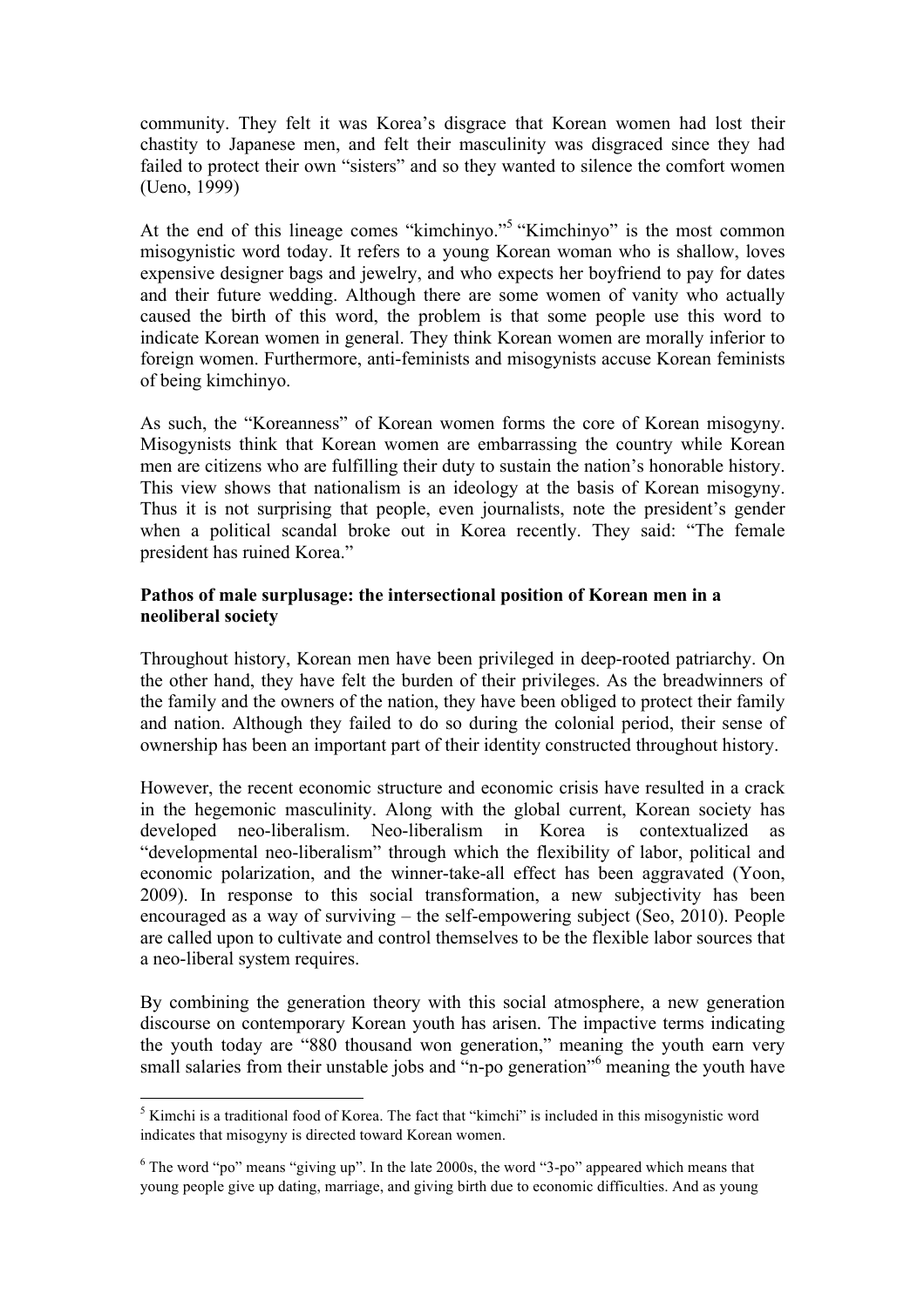given up some parts of their life due to economic reasons. According to these terms, the Korean youth today are represented as subjects lacking hope for the future due to their economically and socially unstable status. Kim(2015) says that existence today in Korea can be defined as "survivalism" in which people relentlessly struggle to survive the harsh competition of life almost every moment, and this survivalism has become a strong regime in the minds of youths.

This is the context from which "Hell-Joseon" has emerged. Hell-Joseon is a newly coined term that indicates the harsh reality for young people after the economic crisis in the late 2000s. People refer to Korea as "Hell" and even "Hell-Joseon" because they feel that a person's economic status seems predetermined at birth and class mobility is almost impossible just like it was in the Joseon dynasty. In addition, Hell-Joseon also recalls colonialism. The term "Hell-Joseon" originated from an online history community that depreciated the Joseon Dynasty. They compared Joseon in the 19<sup>th</sup> century with Japan, which had already achieved phenomenal modernization at that time and justified its colonization. So Hell-Joseon means that Korea is Hell compared to other countries, especially Japan.

In Hell-Joseon, many young people fail to find jobs, lose their jobs or give up finding jobs so they become NEET - Not in Education, Employment, or Training. This hopeless defeatism may be more prevalent among men because they have been holding economic hegemony throughout history. Although the recent socioeconomic situation is not favorable to both men and women, people only talk about the crisis of young "men". The economic crisis is not linked to women because the "economy" is not considered to be of much concern for women, and "crisis" has been a basic condition for women's lives in the patriarchy hierarchy. Thus the recent economic crisis is reduced to a "crisis of masculinity".

Actually, a reconfiguration of the gender order has occurred. Despite the harsh economic conditions, more and more women are receiving higher education and entering into professional careers compared to the past. With the "masculinization of women's life" (Esping-Anderson, 2009), the modern family—which consisted of the breadwinner husband and the homemaker wife—breaks down. The gender division of labor, which was considered as the most ideal family system of the modern era, no longer works, thus indicating that men are losing their economic hegemony.

Furthermore, some young men think like "women's lives are easier and better than men's." In Korea, men must serve in the military for about two years. Korean men in their early twenties think that while they are wasting two years, women in their age can spend those years seeking a job, building up a career, or enjoying the world. In addition, as gender inequality in the labor market has been brought into question, several workplaces are adopting a quota system for female employees, which can seem like reverse discrimination for young men who are struggling to find employment.

The so-called "surplusage" is a subjectivity that has emerged based on these changes. This is not exactly a male identity, but it is more noticeable among men. Surplusage

people give up more and more aspects of their lives such as housing, car, relationship, appearance, dream and even hope, the prefixed number increases and finally becomes an indefinite number "n."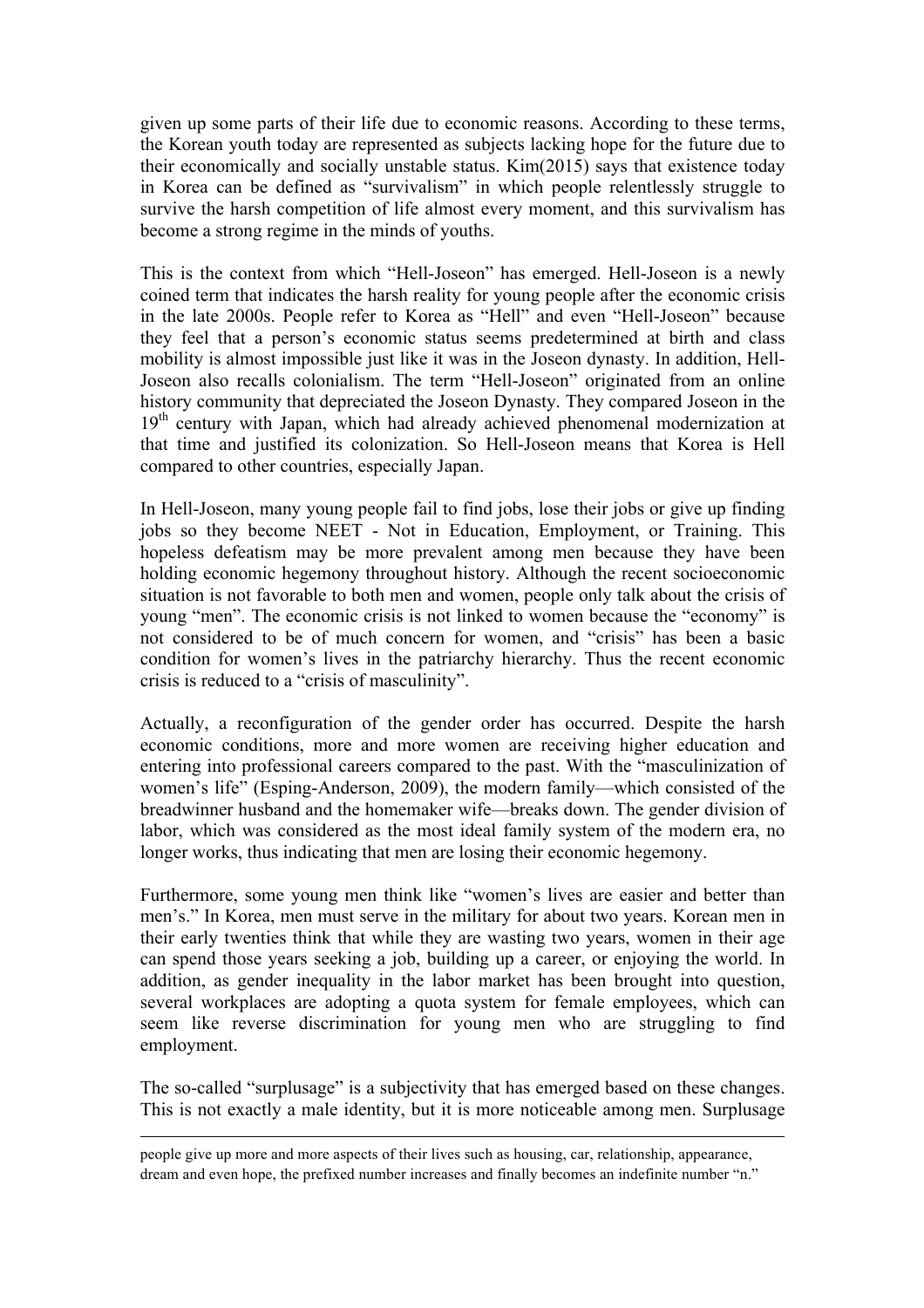refers to a "useless" person who does not create socioeconomic value, and is therefore perceived as a "loser" who fails to meet social standards or fails in social survival. These surplusages gather in online communities. While they are recognized as creators of a unique online subculture, some of them show politically incorrect behaviors by expressing their anger toward society in a distorted way.

"Ilbe" is an online community that exhibits an irrational attitude toward politics, females, and minorities. It is at the center of online hate speech. Several studies have tried to explicate the misogyny of Ilbe (Yoon, 2013; Eom, 2016). What distinguishes Ilbe from the traditional patriarchal perspective is that it claims the existence of absolute equality between men and women. Ilbe users think that Korean women receive too much protection and privileges. They ignore the sociohistorical structure where women have been marginalized and claim that it is men who are marginalized today. So they justify their misogyny and enjoy mocking and objectifying women. Users of Ilbe also share the Hell-Joseon discourse, and this serves as a context for their gender sensitivity. Just as people think that Korea is hell compared to other countries, Ilbe users think that Korean women are hell compared to foreign women, especially Japanese women.

To sum up, "a crisis of masculinity in Hell-Joseon" is the dominant pathos among men and affects their gender sensitivity. While they struggle to survive, women have not only risen as competitors in the labor market, but women's lives also seem much easier than theirs. The anxiety and anger that stem from the precarious socioeconomic structure transform into their anger toward women.

# **Misogyny in Hell-Joseon**

As mentioned above, "kimchi-nyo" is the most commonly and casually used misogynistic term, and it sums up misogynistic discourse in Korean society. Misogynists say that Korean women deserve their hatred since they are kimchi-nyos. Especially Ilbe users try their best to prove that Korean women are kimchi-nyo, and there are several issues that they have grounds for claiming that Korean women are kimchi-nyo.

The first one is regarding the army. In Korea, men are required to fulfill their military duty. Many men accuse women for free-riding on the nation's security that they provide, and this is one of the reasons that misogynists accuse Korean women of being kimchi-nyo. They say "women don't pay us for our efforts to protect the country."

The second issue is regarding dating and marriage. Men accuse Korean women of not sharing enough of the economic burden in dating or marriage. One TV show on which foreign female guests talk about Korean culture became an issue when some guests from Western countries said they could not understand why men pay more for dating or marriage in Korea and said that going Dutch is regarded normal in their countries. There are some women who actually take for granted that men pay more. However, we should not generalize that all women have this view. We should also note that there has been a patriarchal order where women had no or less economic power in the past and even today. However, misogynists ignore this and accuse women.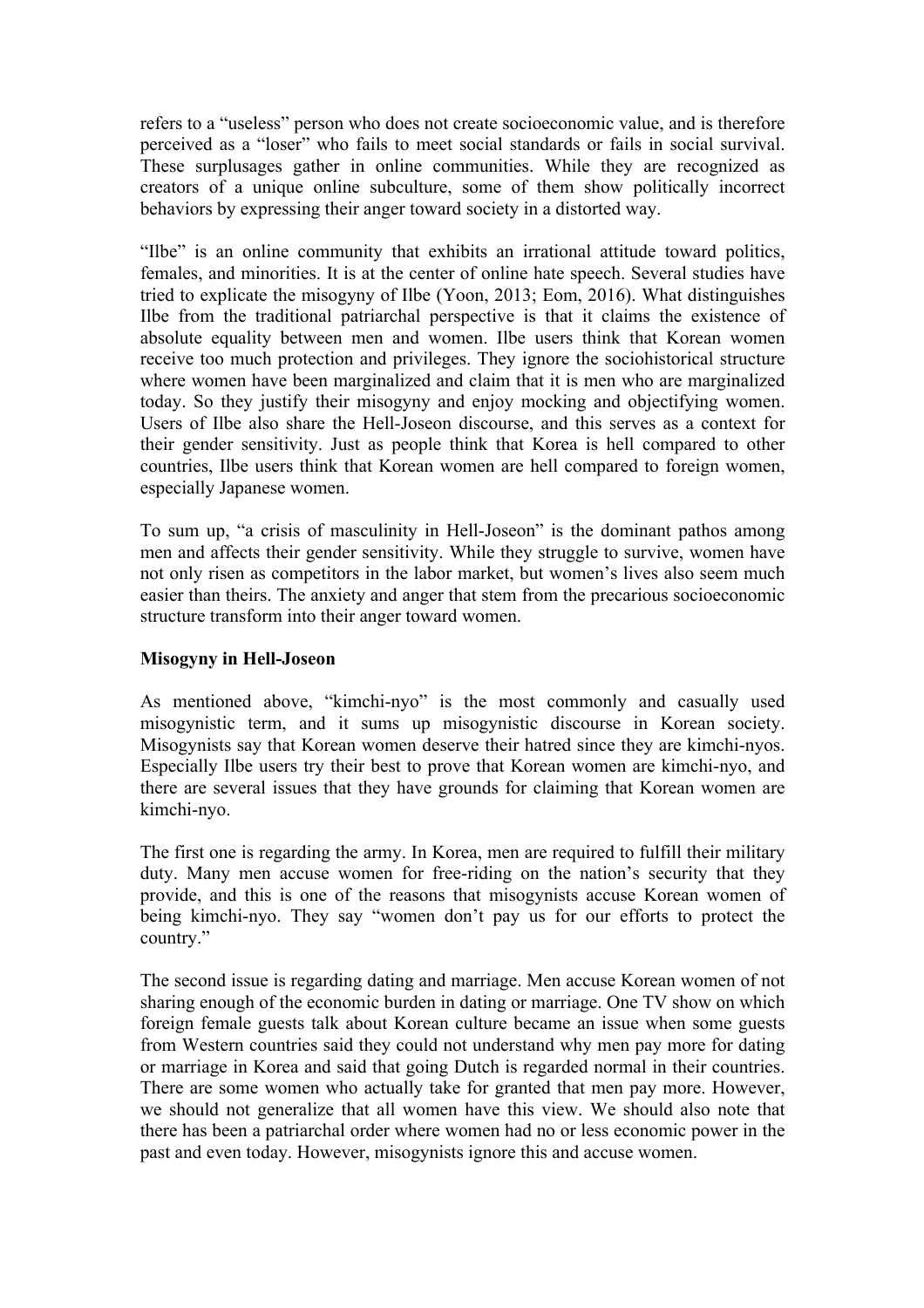Thirdly, misogynists compare Korean women's bodies to foreign women's bodies, especially those of Western women. They complain that Korean women have small breasts and hips, and they try to justify that it is okay to hate Korean women since they lack sexual appeal. It is their logic that women who fail to fulfill men's sexual desire deserve their hatred.

As we can see from these three issues, comparison between Korean women and foreign women is at the core of Korean misogyny. In other words, Korean misogyny is based on an obsequious idea. In addition, combined with the Hell-Joseon discourse, Korean women are pointed out as the very reason that Korea is hellish. Misogynists think that Korea is inferior to Western countries due to some uncivilized women.

More interestingly, Japan is a major country used for comparison despite the fact that it is an Asian country. A term that has the opposite meaning of "kimchi-nyo" is "sushi-nyo," which refers to Japanese women because misogynists tend to think Japanese women are much more favorable. They say that sushi-nyo value equality between genders, try to make a happy family, and love their husband sincerely.

Why do Korean misogynists compare Korean women to Japanese women? Japan is represented as Western in Asia or whiteness (Ashikari, 2005). But more crucially, Japan was the country that colonized Korea. It's been more than 70 years since Korea retrieved its independence from Japan, but tensions remain tensions between the two countries. On the one hand, Koreans show extreme antipathy toward Japan and on the other hand Japanese culture is an object of envy for some Koreans. Korea, as a country with colonial experience, has discussed colonialism as a problematic ideology for some time now. But concerning feminism, only the comfort woman issue has been emphasized on the level of colonialism. However, colonialism is much more than that. It is widespread and deep-rooted in our daily life thereby affecting gender sensitivity.

The newly coined term "sam-il-han" is a striking example of Korean misogyny embodying a colonial view. It means that woman should be beaten every third day. The concept behind this term originates from the idea of Japanese people during the oppressive colonial period that, "Josenjin(朝鮮人)s<sup>7</sup> don't listen unless they are beaten." When Korean people today point out the backward aspects of Korean ethnicity, they call themselves "Josenjin" either jokingly or self-mockingly. This selfmocking term is used much more frequently among young people who consider Korea to be hellish. And in the eye of misogynists, Korean women are the most primitive ones who should be beaten.

Another interesting aspect concerning colonialism of misogyny is detected from Ilbe. In Ilbe, some men show off that they are dating, or married to a Japanese woman. For example, one man posted a photo that shows a notebook with Korean words written in it. He explained that his wife is Japanese and currently working hard on learning Korean. He boasted that he would "bang" his wife that night. His post was followed by comments expressing envy of him. Ilbe users sexually objectify Japanese women as well, but at the same time, they share a desire to conquer Japanese women.

 $<sup>7</sup>$  It is a Japanese word to indicate "people from Joseon" literally, but as this word was used in the</sup> oppressive colonial period, it has a negative connotation.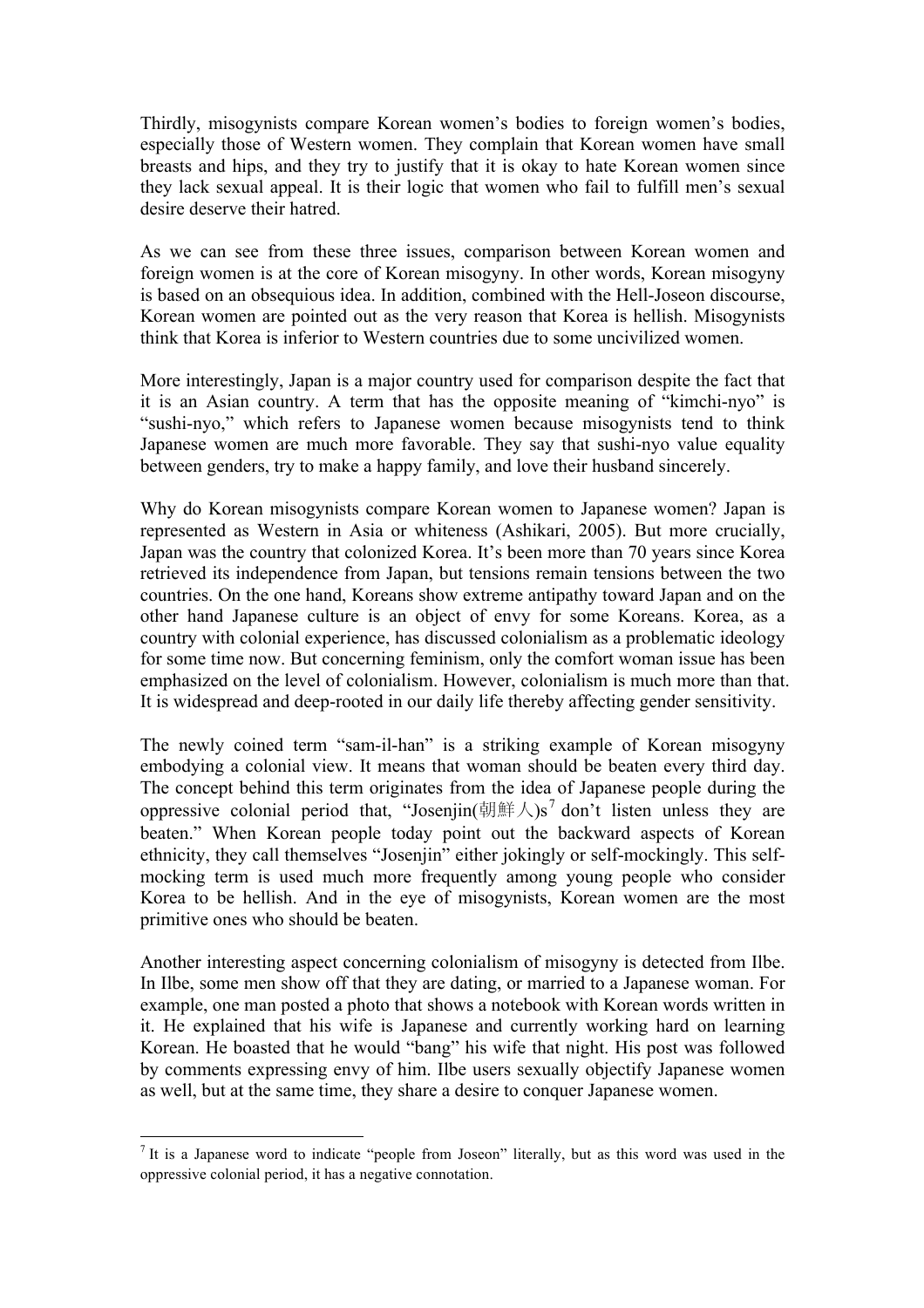As such, Korean misogyny has developed through the intertwining of nationalism, toadyism, and colonialism. As the owners of a weak country in the Far East, Korean men have identified their masculinity with the dignity of their nation. Colonial experience has brought the failure of masculinity to Korean men who had to bow to the more authoritative masculinity of Japanese men. The colonial mentality from this traumatic experience was inherited and has been reflected onto the field of gender.

### **Conclusion: beyond the binary gender war**

This paper has examined of misogyny in Korea from the perspectives of nationalism and colonialism. There is a history of Korean men hating Korean women. From hwanyang-nyon to yang-gongju, men detested that these women were "Korean/Joseon" women and that they disgraced the nation by selling themselves to foreign men. More recently, people who hate their own country and refer to it as "Hell-Joseon" accuse women as being one of the factors that make Korea hellish. Korean men who suffer from the economic crisis and a reconfiguration of the gender order are apt to be carried away by misogynistic discourse. Their anger or disappointment toward their country is projected onto women because they view women as being the ones who have always disgraced their country throughout history. As such, nationalism and colonialism are intertwined with underlying Korean misogyny.

Concluding the discussion, I want to mention a recent controversy in the Korean feminist movement. In 2015, an online feminist community named "Megalia" was created. Some Megalians, members of Megalia, identify themselves as radical feminists and they began to "mirror" the misogynistic comments. They appropriate the misogynistic terms created by Ilbe and mock Korean men just as Ilbe mock Korean women. It has been debated whether the Megalians' actions can be viewed as man-hating ones or not. Their strategy is a kind of counterattack to vicious misogynistic practices and was definitely effective in raising feminism to the surface. However, in light of this research, such actions should not be continued anymore, for this movement is actually based on misogyny. Megalia's mirroring is based on misogynistic terms. Thus their feminism ends up being rooted in the colonial perspective.

As can be seen from the murder at Gangnam station and Megalia, the recent feminism debate has been framed too much as "misogyny vs. misandry," and "men vs. women." To broaden our discussion in the sociohistorical context, I suggest that we examine this phenomenon as a matter of "intersectionality" where gender, nationality and socioeconomic class meet. The specific masculinity and misogynistic stereotype built through Korean history have shaped Korean misogyny. And the Hell-Joseon discourse should be discussed as a major background for this. The recent misogynistic atmosphere might be an aspect of Korea that failed to decolonize.

To cope with deep-rooted misogyny, we should develop a multi-dimensional and broader perspective to look into what is rooted in this phenomenon. Also, we should keep discussing whether recent online and offline debates, or even a gender war can be constructive conflicts to develop a more harmonious society or if such lead to the ghettofication of feminism in Korea.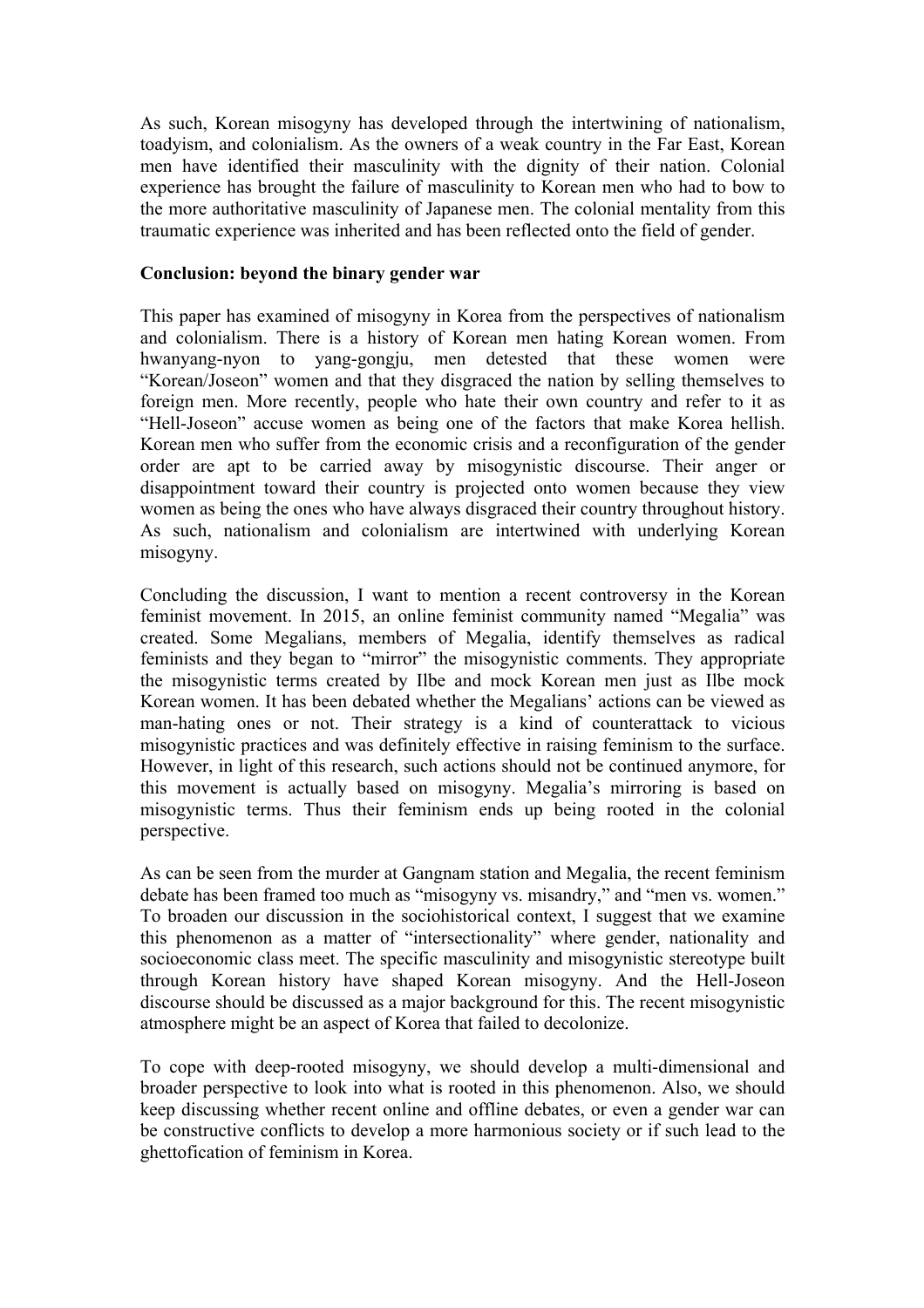# **References**

Ashikari, M. (2005). Cultivating Japanese whiteness: The 'whitening' cosmetics boom and the Japanese identity. *Journal of Material Culture, 10*(1), 73-91.

Bae, E. (2016). Gender Policy Paradigm and Construction of the Meaning of the 'Gender Perspective' : Theoretical Review of the History of Policy in South Korea. = 젠더 관점과 여성정책 패러다임: 해방 이후 한국 여성정책의 역사에 대한 이론적 검토. <한국여성학>, 32(1), 1-45.

Collins, P. (2015). Intersectionality's Definitional Dilemmas. *Annual Review of Sociology, 40*, 1-20.

Crenshaw, K. (1989). Demarginalizing the Intersection of Race and Sex: A Black Feminist Critique of Antidiscrimination Doctrine, Feminist Theory and Antiracist Politics. *University of Chicago Legal Forum, 140*, 139-167.

Eom, J. (2016). Strategic Misogyny and its Contradiction: Focusing on the Analysis of the Posts on the Internet Community Site Ilgan Best Jeojangso(Daily Best Storage). = 전략적 여성혐오와 그 모순: 인터넷 커뮤니티 '일간베스트저장소'의 게시물 분석을 중심으로. <미디어, 젠더&문화>, 31(2), 193-236.

Esping-Andersen, G. (2009). *Incomplete Revolution: Adapting Welfare States to Women's New Roles.* Cambridge: Polity.

Joo, J. et al (2013). Reading the History of Korean Women. = <한국 여성사 깊이 읽기>. 서울: 푸른역사.

Jung (2015). Theoretical Exploration of Migrant Women's Location as Multicultural Borderers : Conceptual Application of Borderlands, Intersectionality, and Transposition to the Feminist Migration Study. = 다문화경계인으로서 이주여성들의 위치성에 대한 이론적 탐색: '경계지대', 억압의 '교차성', '변위' 개념에 대한 검토 및 적용. <대한지리학회지>, 50(3), 289-303.

Kim, H. (2015). Survival, Survivalism, Young Generation from the Viewpoint of the Sociology of the Heart. = 서바이벌, 생존주의, 그리고 청년 세대: 마음의 사회학의 관점에서. <한국사회학> 49(1), 179-212.

Kim, J. (2015). Gender equality: intersectionality beyond gender analysis. = 성평등, 젠더 분석을 넘어 교차성으로. <여성가족리포트 제 1 호>, 1-24.

Kim, M. (2011). Political Science and Gender : An Understanding of Gender as an Analytical Category. = 정치학과 젠더: 사회분석 범주로서 젠더에 대한 이해. <한국정치학회보>, 45(2), 31-49.

Kim, Y. (2014). Work-Family policy on the intersectional perspective on gender and race = 젠더와 계급의 교차성 관점에서 본 일-가족 양립정책. <사회과학연구>, 31(2), 1-26.